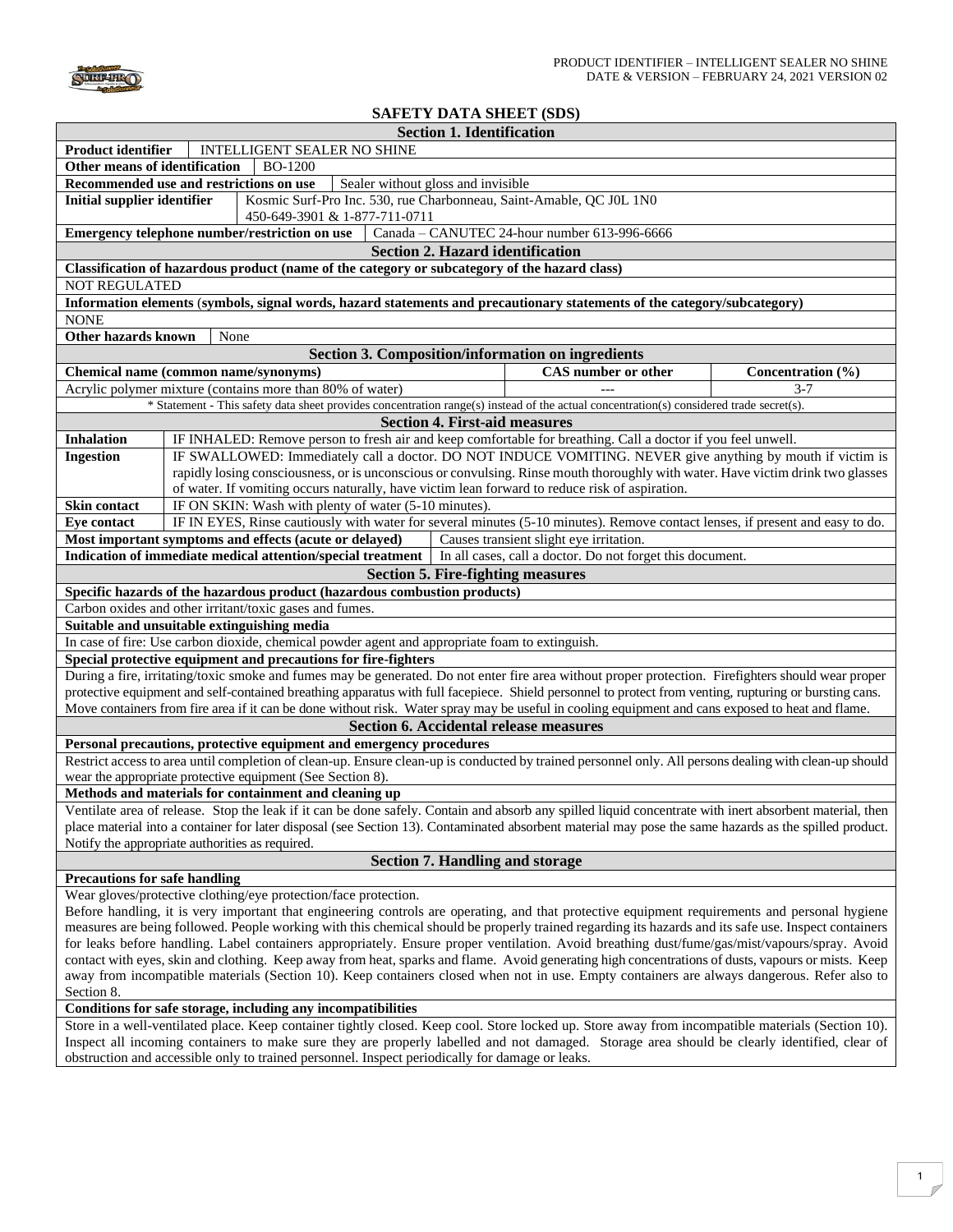**SURFIRO** 

| <b>Section 8. Exposure controls/Personal protection</b>                                                                                               |                                                   |  |  |  |  |
|-------------------------------------------------------------------------------------------------------------------------------------------------------|---------------------------------------------------|--|--|--|--|
| Control parameters (biological limit values or exposure limit values and source of those values)                                                      |                                                   |  |  |  |  |
| Exposure limits: ACGIH - TLV-TWA & PEL-TWA none.                                                                                                      |                                                   |  |  |  |  |
| Appropriate engineering controls                                                                                                                      |                                                   |  |  |  |  |
| Use under well-ventilated conditions. Local exhaust ventilation system is recommended to maintain concentrations of contaminants below exposure       |                                                   |  |  |  |  |
| limits. Make emergency eyewash stations, safety/quick-drench showers, and washing facilities available in work area.                                  |                                                   |  |  |  |  |
| Individual protection measures/personal protective equipment                                                                                          |                                                   |  |  |  |  |
| Respiratory protection is required if the concentrations are higher than the exposure limits. Use a NIOSH approved respirators if the exposure limits |                                                   |  |  |  |  |
| are unknown. Chemically protective gloves (impervious), and other protective clothing to prevent prolonged or repeated skin contact, must be worn     |                                                   |  |  |  |  |
| during all handling operations. Wear protective chemical splash goggles to prevent mists from entering the eyes. Wash hands/nails/face thoroughly     |                                                   |  |  |  |  |
| after handling. Do not eat, drink or smoke when using this product. Practice good personal hygiene after using this material. Remove and wash         |                                                   |  |  |  |  |
| contaminated work clothing before re-use.                                                                                                             |                                                   |  |  |  |  |
| <b>Section 9. Physical and chemical properties</b>                                                                                                    |                                                   |  |  |  |  |
| Yellow liquid<br>Appearance, physical state/colour                                                                                                    | Vapour pressure<br>Not available                  |  |  |  |  |
| Odour Fresh                                                                                                                                           | Vapour density<br>Not available                   |  |  |  |  |
| <b>Odour threshold</b><br>Not available                                                                                                               | <b>Relative density</b><br>$\sim$ 1               |  |  |  |  |
| ~1.5<br><b>Solubility</b><br>Dispersible<br>pН                                                                                                        |                                                   |  |  |  |  |
| Melting/freezing point<br>Not available<br>Partition coefficient - n-octanol/water<br>Not available                                                   |                                                   |  |  |  |  |
| Initial boiling point/range<br>$100^{\circ}$ C                                                                                                        | <b>Auto-ignition temperature</b><br>Not available |  |  |  |  |
| <b>Flash point</b><br>Not available                                                                                                                   | <b>Decomposition temperature</b><br>Not available |  |  |  |  |
| <b>Evaporation rate</b><br>Not available                                                                                                              | Viscosity   Not available                         |  |  |  |  |
| <b>Flammability (solids and gases)</b><br>Not available                                                                                               | <b>VOC</b><br>Not available                       |  |  |  |  |
| <b>Upper and lower flammability/explosive limits</b><br>Not available                                                                                 | Other<br>None known                               |  |  |  |  |
| Section 10. Stability and reactivity                                                                                                                  |                                                   |  |  |  |  |
| <b>Reactivity</b>                                                                                                                                     |                                                   |  |  |  |  |
| Does not react under the recommended storage and handling conditions prescribed.                                                                      |                                                   |  |  |  |  |
| <b>Chemical stability</b>                                                                                                                             |                                                   |  |  |  |  |
|                                                                                                                                                       |                                                   |  |  |  |  |
| Stable under the recommended storage and handling conditions prescribed.                                                                              |                                                   |  |  |  |  |
| <b>Possibility of hazardous reactions</b>                                                                                                             |                                                   |  |  |  |  |
| None                                                                                                                                                  |                                                   |  |  |  |  |
| Conditions to avoid (static discharge, shock or vibration)                                                                                            |                                                   |  |  |  |  |
| Keep away from heat, hot surfaces, sparks, open flames and other ignition sources. No smoking.                                                        |                                                   |  |  |  |  |
| <b>Incompatible materials</b>                                                                                                                         |                                                   |  |  |  |  |
| Oxidizing materials; etc.                                                                                                                             |                                                   |  |  |  |  |
| <b>Hazardous decomposition products</b>                                                                                                               |                                                   |  |  |  |  |
| None known                                                                                                                                            |                                                   |  |  |  |  |
| <b>Section 11. Toxicological information</b>                                                                                                          |                                                   |  |  |  |  |
| Information on the likely routes of exposure (inhalation, ingestion, skin and eye contact)                                                            |                                                   |  |  |  |  |
| Causes transient slight eye irritation.                                                                                                               |                                                   |  |  |  |  |
| Symptoms related to the physical, chemical and toxicological characteristics                                                                          |                                                   |  |  |  |  |
| Skin irritation, redness, stinging, pain; Eye irritation, redness, tearing.                                                                           |                                                   |  |  |  |  |
| Delayed and immediate effects (chronic effects from short-term and long-term exposure)                                                                |                                                   |  |  |  |  |
| Skin Sensitization - No data available; Respiratory Sensitization - No data available; Germ Cell Mutagenicity - No data available; Carcinogenicity    |                                                   |  |  |  |  |
| - No ingredient listed by IARC, ACGIH, NTP or OSHA Reproductive Toxicity - No data available; Specific Target Organ Toxicity - Single                 |                                                   |  |  |  |  |
| Exposure - No data available; Specific Target Organ Toxicity — Repeated Exposure - No data available; Aspiration Hazard - No data available;          |                                                   |  |  |  |  |
| Health Hazards Not Otherwise Classified - No data available.                                                                                          |                                                   |  |  |  |  |
| Numerical measures of toxicity (ATE; LD <sub>50</sub> & LC <sub>50</sub> )                                                                            |                                                   |  |  |  |  |
| No data available.                                                                                                                                    |                                                   |  |  |  |  |
| ATE not available in this document.                                                                                                                   |                                                   |  |  |  |  |
| <b>Section 12. Ecological information</b>                                                                                                             |                                                   |  |  |  |  |
|                                                                                                                                                       |                                                   |  |  |  |  |
| Ecotoxicity (aquatic and terrestrial information)                                                                                                     |                                                   |  |  |  |  |
| No data available.                                                                                                                                    |                                                   |  |  |  |  |
| Persistence and degradability<br>No data available                                                                                                    |                                                   |  |  |  |  |
| <b>Bioaccumulative potential</b><br>No bioaccumulation is to be expected.<br>No data available                                                        |                                                   |  |  |  |  |
| <b>Mobility</b> in soil                                                                                                                               |                                                   |  |  |  |  |
| Other adverse effects<br>No data available                                                                                                            |                                                   |  |  |  |  |
| <b>Section 13. Disposal considerations</b>                                                                                                            |                                                   |  |  |  |  |
| Information on safe handling for disposal/methods of disposal/contaminated packaging                                                                  |                                                   |  |  |  |  |
| Dispose of contents/container into safe container in accordance with local, regional or national regulations.                                         |                                                   |  |  |  |  |
|                                                                                                                                                       |                                                   |  |  |  |  |